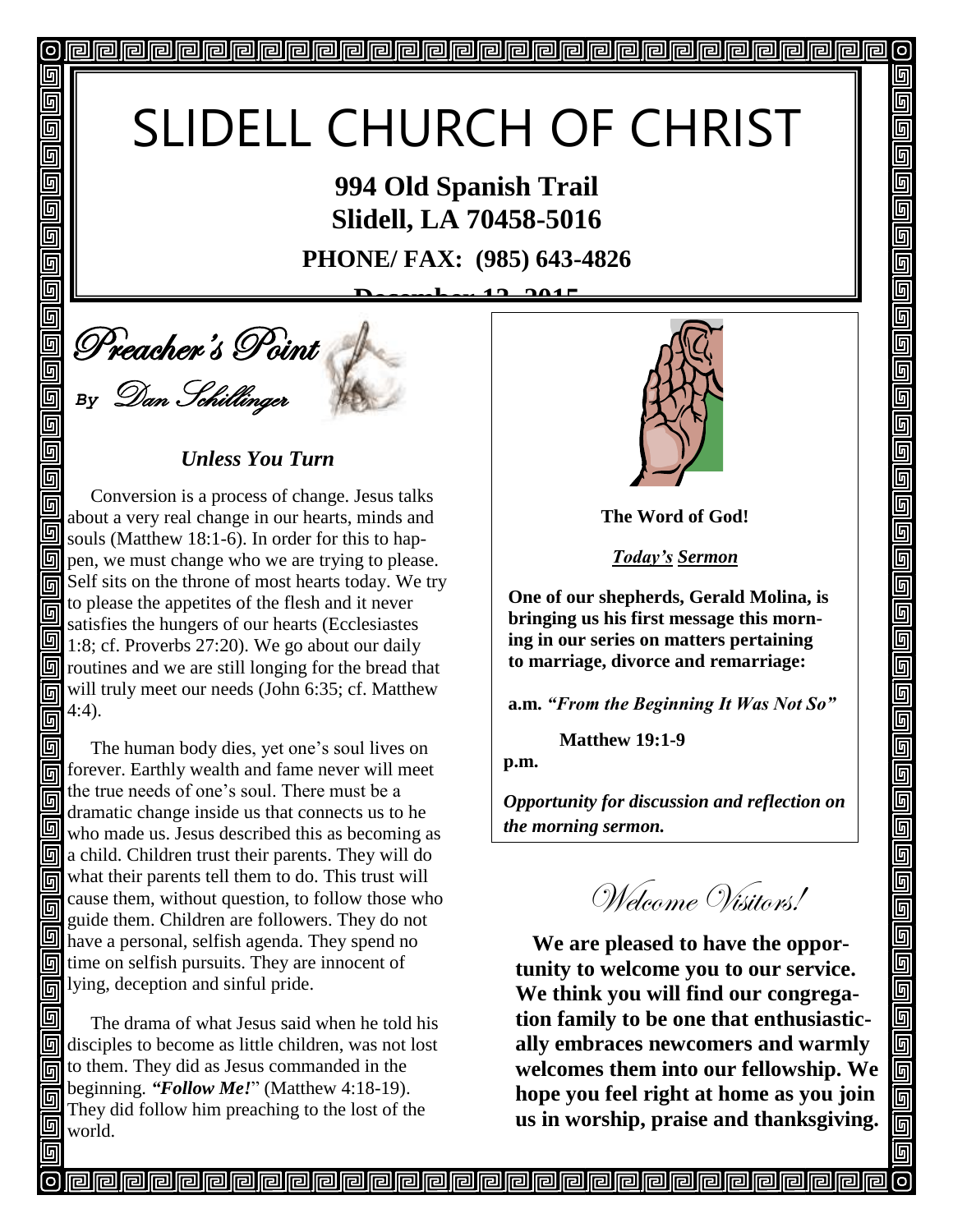0 回

# Sermon Series Reminder!

回

回  $\overline{\overline{\mathsf{g}}}$ 

靣

回

 $\overline{\overline{\mathbb{G}}}$ 回 回 回

回回

00<br>00

 $\overline{\overline{\mathbb{G}}}$ 回 回

同 回

回 回 回 回 同 回

回

回 回

叵 同

回 回

同

Continuing our Sunday morning sermon series on discerning God's will as it pertains to matters of marriage, divorce and remarriage, one of our shepherds, Gerald Molina, is presenting his first message this morning. Gerald is planning on preaching most of the remaining sermons.

~ ~ ~ ~ ~ ~ ~ ~ ~ ~

# Children's Bible Hour Hosts Holiday Dinner & Cookie/Dessert SwapNext Sunday Evening--Mark Your Calendar!

Next Sunday, December 20<sup>th</sup>, following earl **Example 2020** evening service the congregation is invited to attend a dinner hosted by our **"Children's Bible Hour Class.**" Dinner is provided, but everyone is asked to bring some cookies or a dessert to share for a cookie swap. If possible, everyone is also encouraged to bring another dozen cookies for our cookie ministry.

The Ladies Bible Class & Stitches of Love will not meet again, due to the holidays, until January 5.

~~~~~~~~~~

# "*REMEMBER IN PRAYER*

~ ~ ~ ~ ~ ~ ~ ~ ~ ~ ~

# *&* " *ENCOURAGE"*

#### **The victims of continuing Islamic terrorism around the world**

The family of **James Martinez** (nephew of Paul & Teresa Moragne), whose 17 year-old daughter perished in a vehicle accident on Tuesday morning. This in addition to James's mother passing away in September.

 The family of **Dan Alderete**, a former member  $\boxed{9}$  here, who passed away from cancer in San Antonio, Texas on Friday, 27 November (the day after Thanksgiving).

 There were two deaths' in Joyce Carter's extended family recently: **Peggy Bourgeois** (Joyce's first cousin), and **Presley Vincent**, (Joyce's step-grandson), who died in a car accident in Lafayette on Thanksgiving Day. Pray for Joyce and the other family members in their sorrow.

 **Robbie Miller** (friend of the Molinas) - passed away recently from heart disease complicated by long-time kidney dialysis.

 **Andy & Chris Shoemaker** (two grandsons of Mr. Dale) - recovering from injuries sustained in a recent auto accident in Pennsylvania.

 **Sydne Wilcox** (Mr. Dale's granddaughter) recovering from foot and leg surgery recently.

 **Lester Lee** (father of the boss of Paul Moragne, Jr) - has pancreatic cancer and had surgery last Monday.

 **Roger Waters** (Shirley Fowler's brother, of Granada, MS) - recently diagnosed with lung cancer and has begun chemotherapy.

 **Tim Woods** (husband of Jesse Fowler's niece) - has colon cancer that has metastasized into his lungs. Doctors do not give him long to live.

 **Marvin Phillips** (well-known former minister at the Garnett Road church in Tulsa, OK, who led the Soul-Winning Workshops there) - in hospice care with heart problems.

 **Dan Ledford** (a preacher of the church in Alabama) - diagnosed as having a brain tumor.

 **Donald Boudreaux** (age 86, brother-in-law to Joyce LeBlanc) - diagnosed with renewed cancer.

 The father-in-law of **Nancy Reece** (a member at the Tammany Oaks church) - hospitalized in Iowa with dementia and other problems.

 **Martha Swint** (a member at the Tammany Oaks church) - age 82, suffered a recent heart attack.

 **Kimberley Carter** - diagnosed with Epstein-Barr syndrome (mononucleosis). And her liver

**Propopopopopopopopopopopopopopopo** ව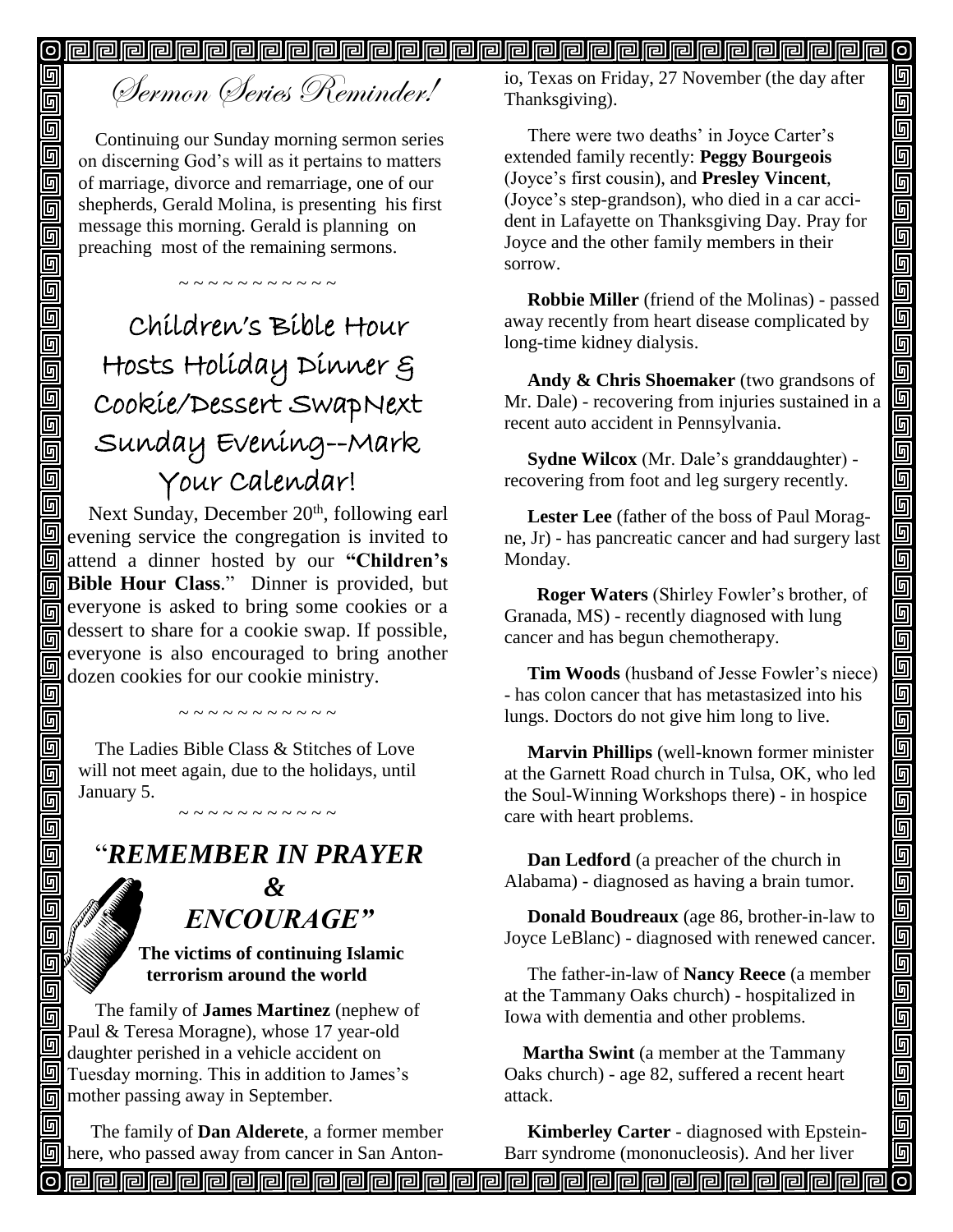### <u>o popopopopopopopopopopopopopopopopop</u>

**E** enzyme readings indicate she may have some  $\overline{m}$  other issues as well.

回

回

同

 **Toni Doreaux** (Jamie Lawrence's' sister-in- $\Box$  law) may require permanent dialysis treatments  $\overline{\mathbf{g}}$  soon.

回  **Larry Covington** (co-worker of Dorsie's) -  $\Box$  hospitalized in an ICU in Jackson, MS with **D** breathing difficulties and low oxygen.

回 **Paul Moragne** - recovering from gall bladder removal surgery recently in Bogalusa.

回  **Rose Acker** - is experiencing periodic brief hospitalizations for congestive heart fluid  $\overline{\mathbb{S}}$  retention

回  **Ronald Molina** (Gerald's brother, in E. Tennessee) - receiving radiation treatments for **o** prostate cancer.

回  **Roger Whitley** (in-law of the Moragnes) suffering from emphysema in North Carolina.

同  **Angel Mangus** (of Houston, TX, niece of Carl Mangus) - afflicted with inoperable stage 4 brain  $\Box$  cancer.

回 **Jase Roig** (premature infant son of Colton  $\boxed{\blacksquare}$  Roig) - pray for God's healing hand to be upon  $\boxed{9}$  through his long-term health problems of an  $\overline{\overline{\mathbb{G}}}$  arachnoid cyst in his brain, and cardiac openings  $\frac{1}{\sqrt{2}}$  that have not yet healed.

同  **Jessica Jackson** (daughter of a friend of George Roig) - age 26, suffering chronic 同 headaches and depression which have only 団 recently begun. 回

 **Marie Peterson** - recovering at home from recent surgery.

回 **Mildred Tymkiw** - continuing her recovery at 同 her daughter's home here in Slidell. Calls are very 回 much appreciated, but not visits please at this  $\textcolor{red}{\blacksquare}$ time.

回  **Jerry Kimbrough** (former member here, now at the church of Christ at S. Baton Rouge) - diagnosed with cancer in his eye, and will be undergoing chemotherapy soon. Î

 **Shirley Ervin** - thanksgiving that she is heal**ing following recent neck surgery and is striving**  now to return to normal activity levels.

 **Stephanie Smith** (sister of Kevin Cox) - needs surgery for her right shoulder, but a calcium deficiency won't permit this now.

 $\circ$ 回 回 回

回 回 回

回

<u>alai</u>

 $\overline{\mathbb{F}}$ 

<u>iaia</u>

 $\blacksquare$ 

واواواواواواواواواواواواوا

画

واواواواواواواواواوا

回回回

回

**Zach Steele** - suffering now from abnormal cells in his blood called myelodysplastic syndrome (MDS). It is what can be called a "second cancer." It's not cancer, but can be, and in his case is a result/side effect of previous treatments for cancer.

Zach will be having chemo and selective radiation treatments periodically for the foreseeable future.

**Rosa Nuñez** (good friend of the Vargas family) - having serious painful health problems.

**Jessica Fowler** (Jesse and Shirley's granddaughter, a resident of Lockport, LA**) -** facing severe personal problems.

**Terri Jones** - pray that she'll come to feel better through her negative phases in her Epstein-Barr disorder.

**Dale Epperley** - awaiting a new prosthesis that will relieve the pain and inflammation in his leg.

**Gerald Molina** - still seeing doctors for spinal stenosis.

**Sharon Honoré** (sister of Anita, and a member at the Crowder Blvd. church) - has advanced breast cancer.

 **Clara Leonard** - overall pain continues to subside somewhat, though her ankle bothers her now.

 **Bobby Leonard** - awaiting test results from his recent appointment with a kidney specialist.

 **Alexis Leonard** (Joyce Carter's granddaughter) - recovering very well following the surgical removal of recently implanted knee hardware.

 **Butch Acker** - suffering from fluid retention.

 **Joyce Carter** - recovering from another injection in her left eye.